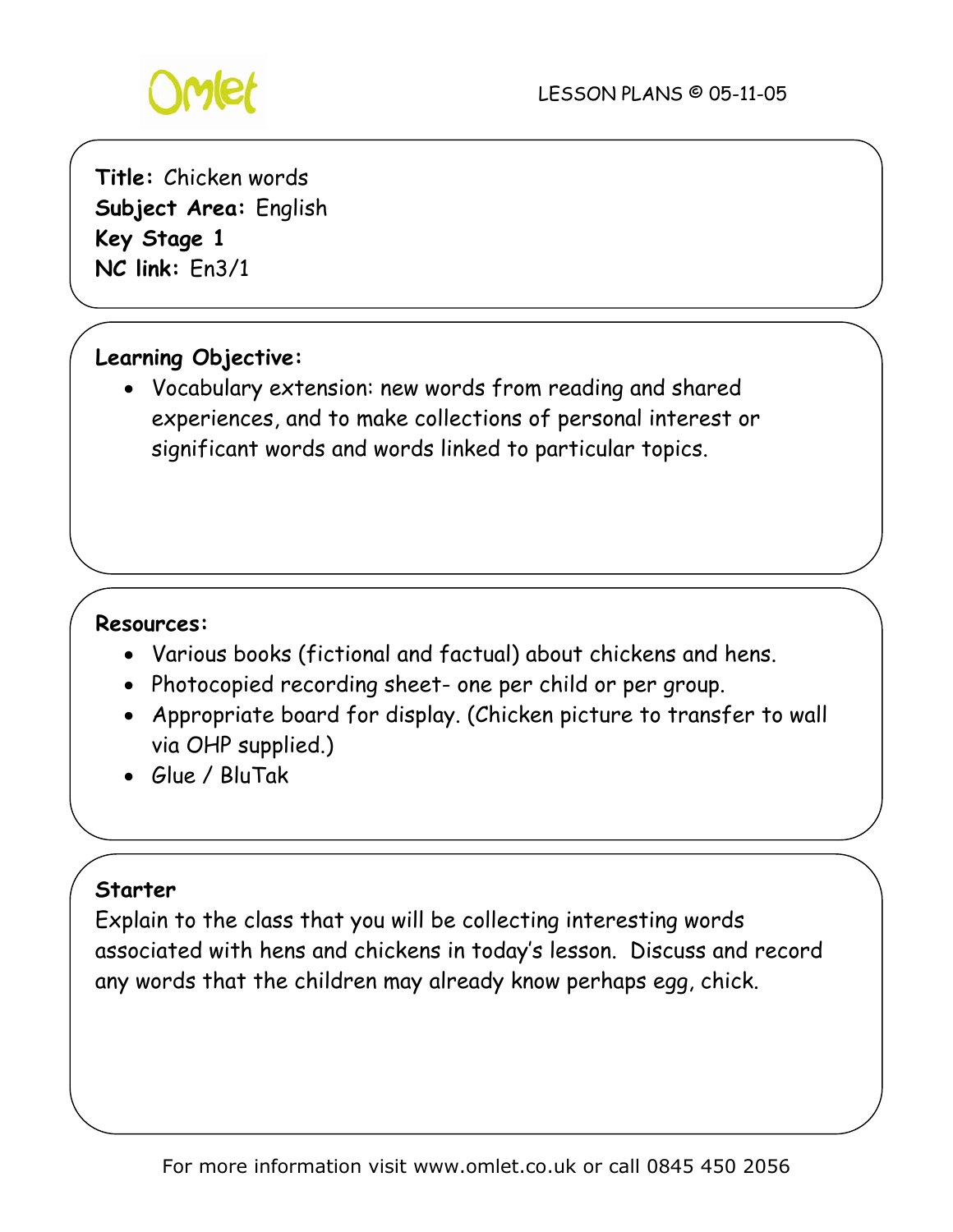

## **Main Teaching Activity:**

Collect interesting words from books during Guided/Shared Reading (fiction/non-fiction) which children might want to remember for the future. These can be collected as a class or in groups on the photocopied sheet.

### **Plenary**

• Discuss and compare words from the sheets. Compile a collage or wall display of words. Use sticky pieces of paper or blue tack to attach words.

### **Differentiation**

Give extra help with reading/recording. A challenge would be to sort the words using length of word, starting letter or meanings.